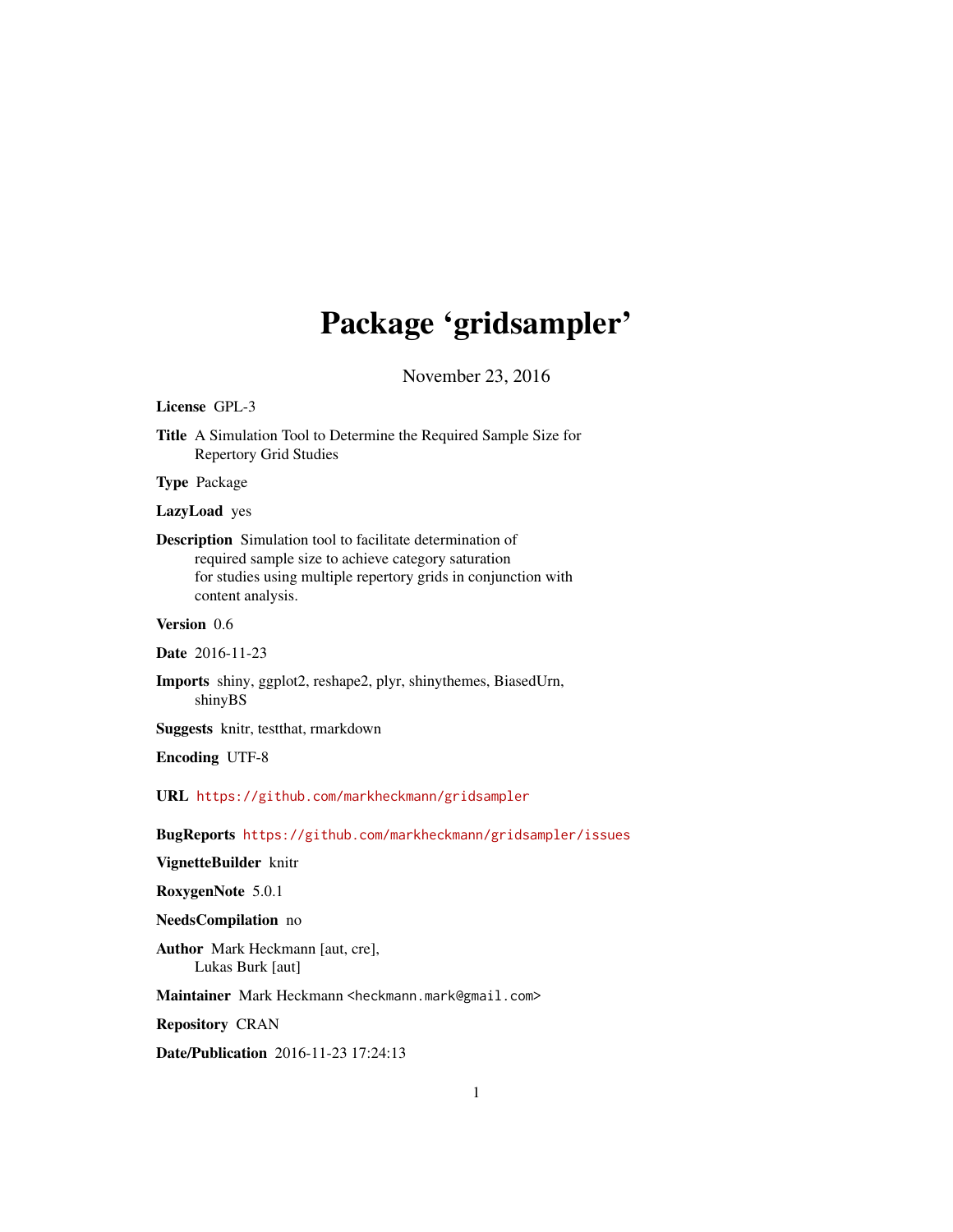### <span id="page-1-0"></span>R topics documented:

| Index |                                                                                                                                             | 10 |
|-------|---------------------------------------------------------------------------------------------------------------------------------------------|----|
|       |                                                                                                                                             |    |
|       |                                                                                                                                             |    |
|       |                                                                                                                                             |    |
|       |                                                                                                                                             |    |
|       |                                                                                                                                             |    |
|       |                                                                                                                                             |    |
|       | $expected_{\text{frequencies}} \dots \dots \dots \dots \dots \dots \dots \dots \dots \dots \dots \dots \dots \dots \dots \dots \dots \dots$ |    |
|       | $\text{draw}\_\text{n\_person}\_\text{sample}\ldots\ldots\ldots\ldots\ldots\ldots\ldots\ldots\ldots\ldots\ldots\ldots\ldots\quad4$          |    |
|       |                                                                                                                                             |    |
|       |                                                                                                                                             |    |
|       |                                                                                                                                             |    |

gridsampler-package gridsampler *- A sample size simulation software for repertory grid studies*

#### Description

gridsampler - A sample size simulation software for repertory grid studies

#### References

- Green, B. (2004). Personal construct psychology and content analysis. Personal Construct Theory & Practice, 1(3), 82-91.
- Jankowicz, D. (2004). The easy guide to repertory grids. Chichester, England: John Wiley & Sons.

<span id="page-1-1"></span>calc\_probabilities *Probability for certain degree of saturation*

#### Description

Calculate probability for getting certain proportion of categories with at least m constructs

#### Usage

```
calc_probabilities(r, n, ms, min.props = c(0.9, 0.95, 0.99))
```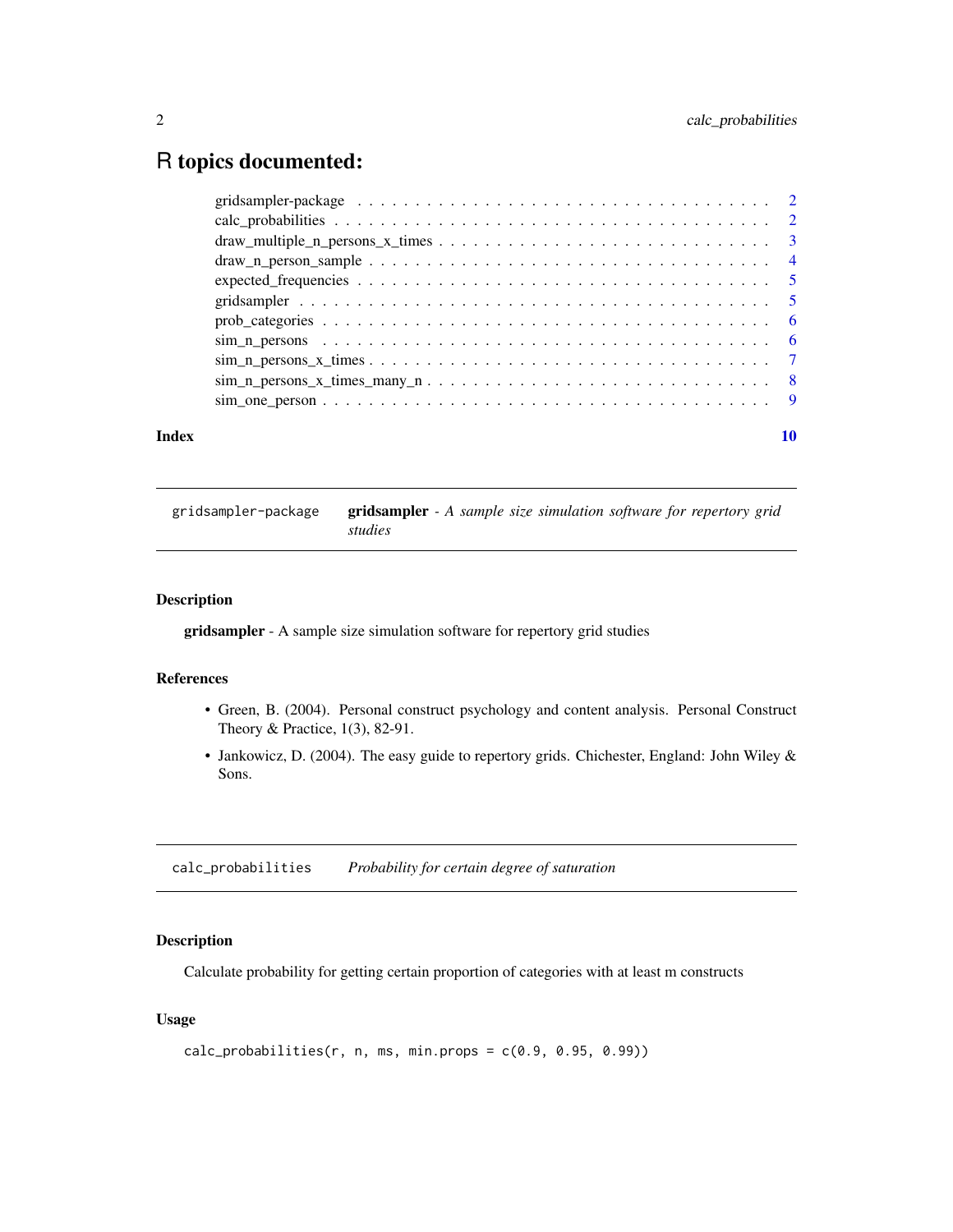#### <span id="page-2-0"></span>Arguments

|           | A dataframe. The result returned from sim_n_persons_x_times_many_n. |
|-----------|---------------------------------------------------------------------|
| n.        | Vector of n for which to calculate probabilities.                   |
| ms        | minimal number of constructs in each category                       |
| min.props | Proportion of categores to contain at least m constructs.           |

#### See Also

Other Utilities: [expected\\_frequencies](#page-4-1), [prob\\_categories](#page-5-1)

#### Examples

```
prob <- dexp(1:30, .05)
n <- seq(10, 80, by = 20)
r \leq -\sin_n_{\text{persons_x_times\_many_n(prob, n, a = 7, times = 100)}dd \leq calc_probabilities(r, n, ms=1:5, min.props = c(0.9, .95, 1))
head(dd)
```
<span id="page-2-1"></span>draw\_multiple\_n\_persons\_x\_times *Draw and redraw results of simulation*

#### Description

Draw and redraw results of simulation

#### Usage

draw\_multiple\_n\_persons\_x\_times(d)

#### Arguments

d A dataframe as returned by [calc\\_probabilities](#page-1-1).

#### See Also

Other Plotting: [draw\\_n\\_person\\_sample](#page-3-1)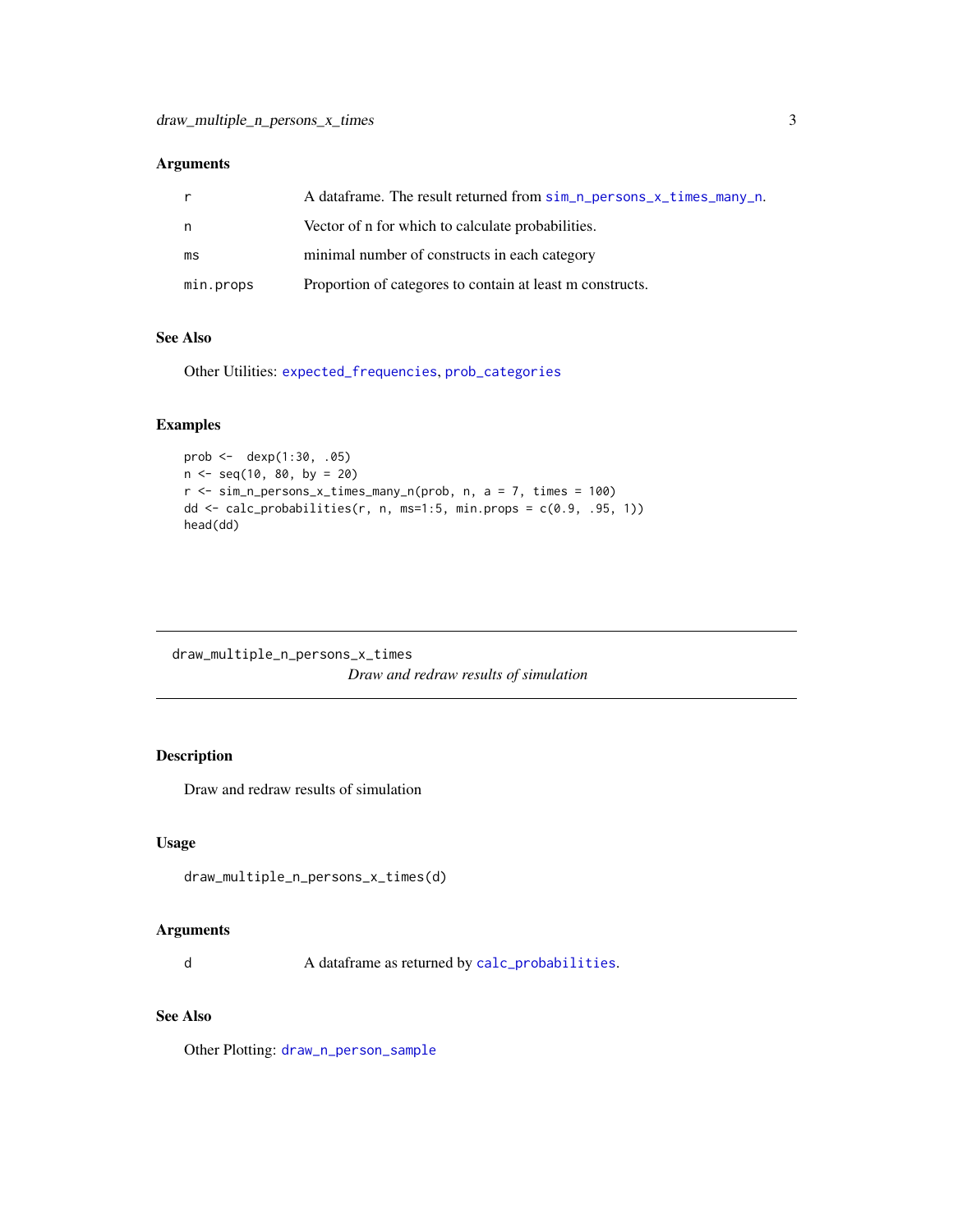#### Examples

```
## simulate
prob <- dexp(1:30, .05) # probabilities for categories
N < - seq(10, 80, by = 10) # smaple sizes to simulate
r \leq -\sin_{n}\frac{1}{2} persons_x_times_many_n(prob, n = N, a = 7, times = 100, progress = "none")
# calculate and draw
M <- 1:5 + minimal number of categories to evaluate
p \leftarrow c(0.9, .95, 1) # proportion of categories for which minimal m holds
d \leq calc\_probabilities(r, n = N, ms = M, min.props = p)draw_multiple_n_persons_x_times(d)
```
<span id="page-3-1"></span>draw\_n\_person\_sample *Produce graphic for a single sample of n persons*

#### Description

Produce graphic for a single sample of n persons

#### Usage

```
draw_n_person_sample(prob, n, a = 10, ap = rep(1/length(a), length(a)))
```
#### Arguments

| prob | Probability to draw a construct from a certain category.                       |
|------|--------------------------------------------------------------------------------|
| n    | Number of persons, i.e. grids to be sampled.                                   |
| a    | Possible number of attributes sampled from.                                    |
| ap   | Attribute probabilities, <i>i.e.</i> for each number of attributes given in a. |

#### See Also

Other Plotting: [draw\\_multiple\\_n\\_persons\\_x\\_times](#page-2-1)

#### Examples

```
draw_n_person_sample(dexp(1:30, rate = .05), n = 100, a = 10)
draw_n_person_sample(dexp(1:30, rate = .05), n = 100, a = 1:5, ap = 5:1)
```
<span id="page-3-0"></span>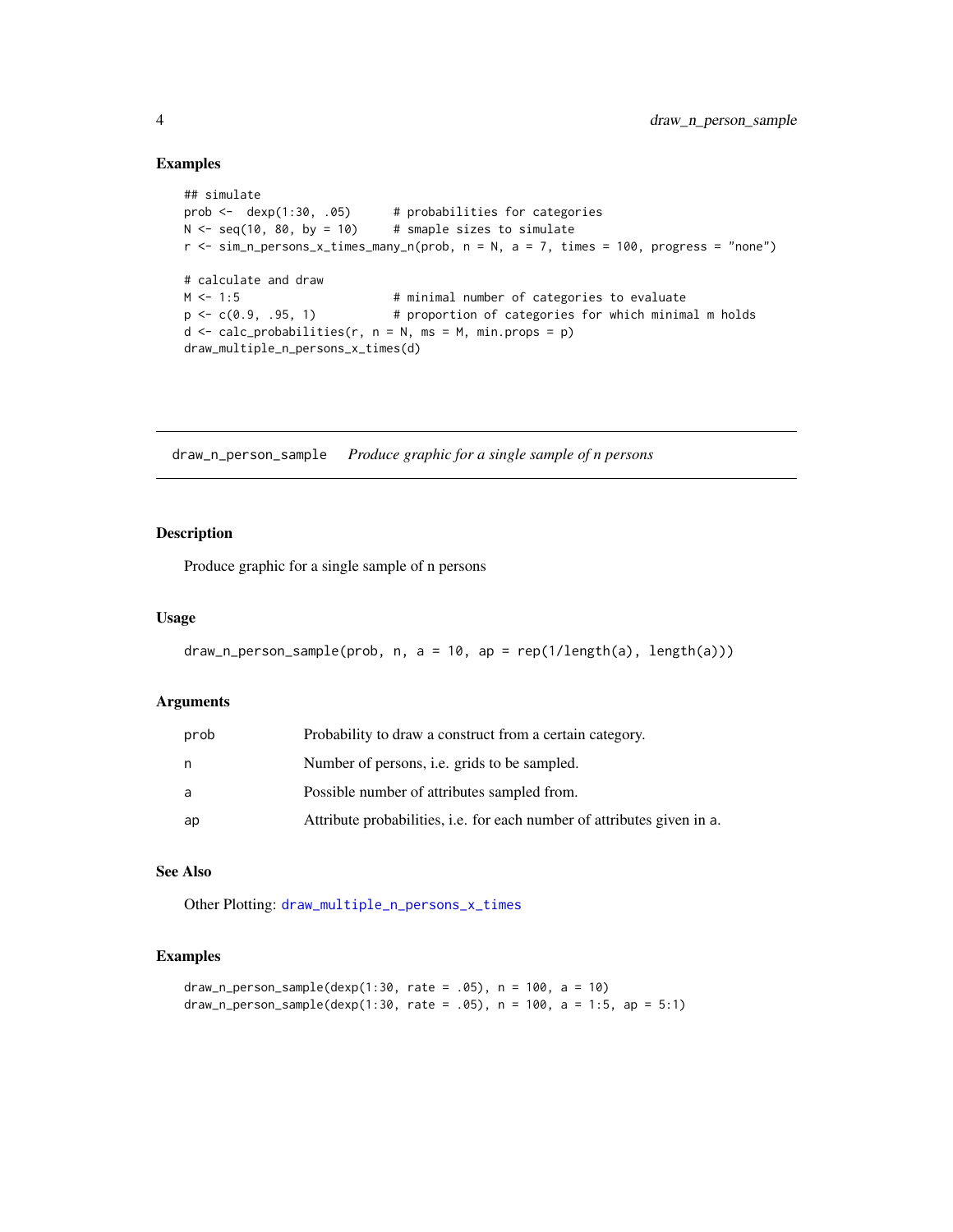<span id="page-4-1"></span><span id="page-4-0"></span>expected\_frequencies *Produce ggplot of percentiles for simulated frequencies*

#### Description

Produce ggplot of percentiles for simulated frequencies

#### Usage

```
expected_frequencies(r)
```
#### Arguments

r A dataframe. The result returned from [sim\\_n\\_persons\\_x\\_times](#page-6-1).

#### Value

Draws a ggplot

#### See Also

Other Utilities: [calc\\_probabilities](#page-1-1), [prob\\_categories](#page-5-1)

#### Examples

```
r <- sim_n_persons_x_times(dexp(1:30, rate = .05), n = 50, a = 5:7, ap = 1:3, 100)
expected_frequencies(r)
```
gridsampler *Run gridsampler app*

#### Description

This function starts the gridsampler shiny app.

#### Usage

```
gridsampler(display.mode = "auto",
 launch.browser = getOption("shiny.launch.browser", interactive()))
```
#### Arguments

| display.mode | auto by default, can also be showcase. See runApp.                            |
|--------------|-------------------------------------------------------------------------------|
|              | launch. browser Boolean, set TRUE to open the app in the browser. See runApp. |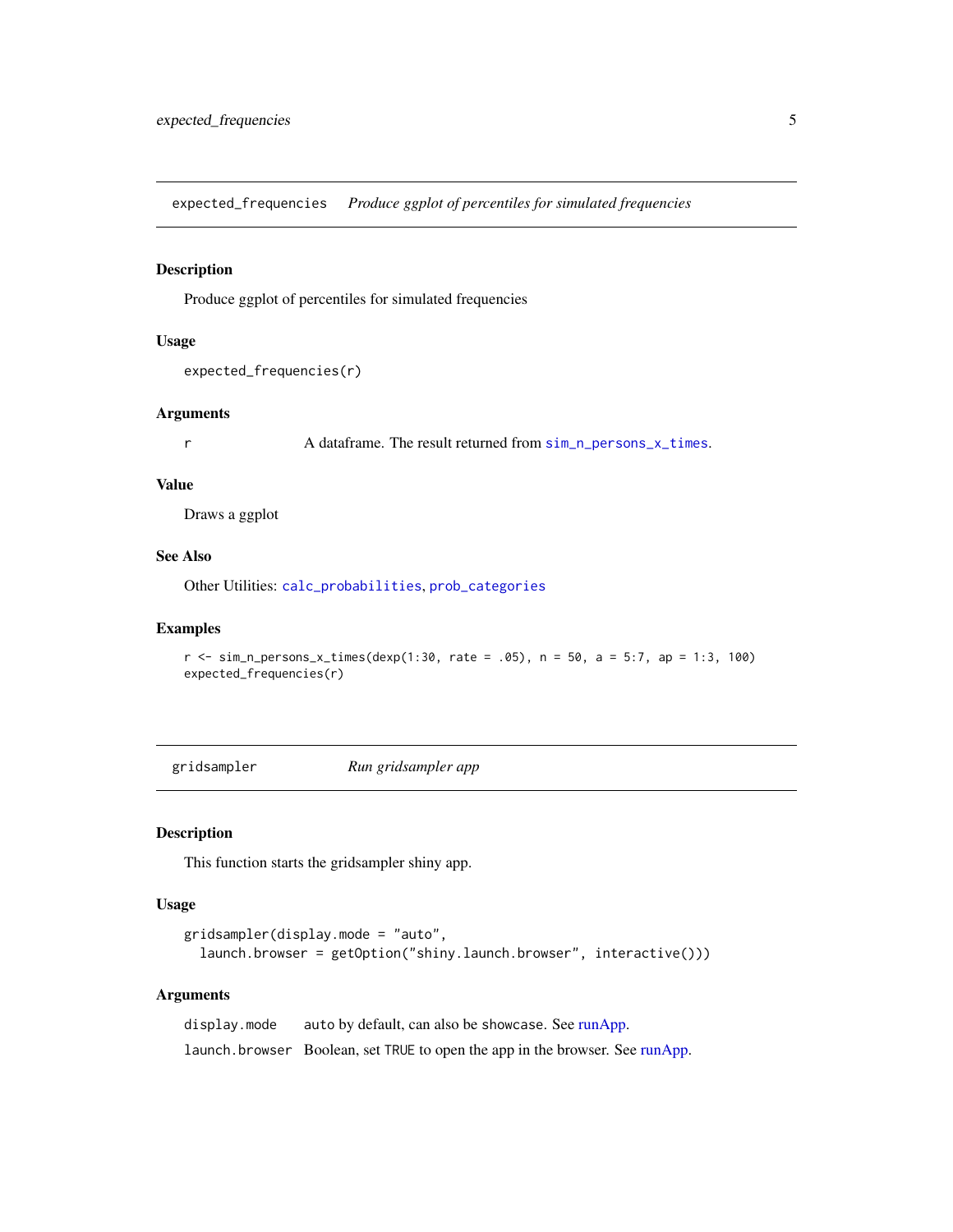#### Examples

## Not run: gridsampler()

## End(Not run)

<span id="page-5-1"></span>prob\_categories *Probability for certain degree of saturation*

#### Description

Calculate probability for getting certain proportion of categories with at least m constructs

#### Usage

prob\_categories(r, m, min.prop = 1)

#### Arguments

|          | A dataframe. The result returned from sim_n_persons_x_times. |
|----------|--------------------------------------------------------------|
| m        | minimal number of constructs in each category                |
| min.prop | Proportion of categores to contain at least m constructs.    |

#### See Also

Other Utilities: [calc\\_probabilities](#page-1-1), [expected\\_frequencies](#page-4-1)

#### Examples

 $r$  <- sim\_n\_persons\_x\_times(dexp(1:30, rate = .05), n = 50, a = 5:7, times = 100, progress = "none") prob\_categories(r, 4, min.prop = .9)

<span id="page-5-2"></span>sim\_n\_persons *Simulate n persons*

#### Description

Function is a simple replicate wrapper around sim\_one\_person

#### Usage

```
sim_n_{persons(prob, n, a = 10, ap = rep(1/length(a), length(a)))
```
<span id="page-5-0"></span>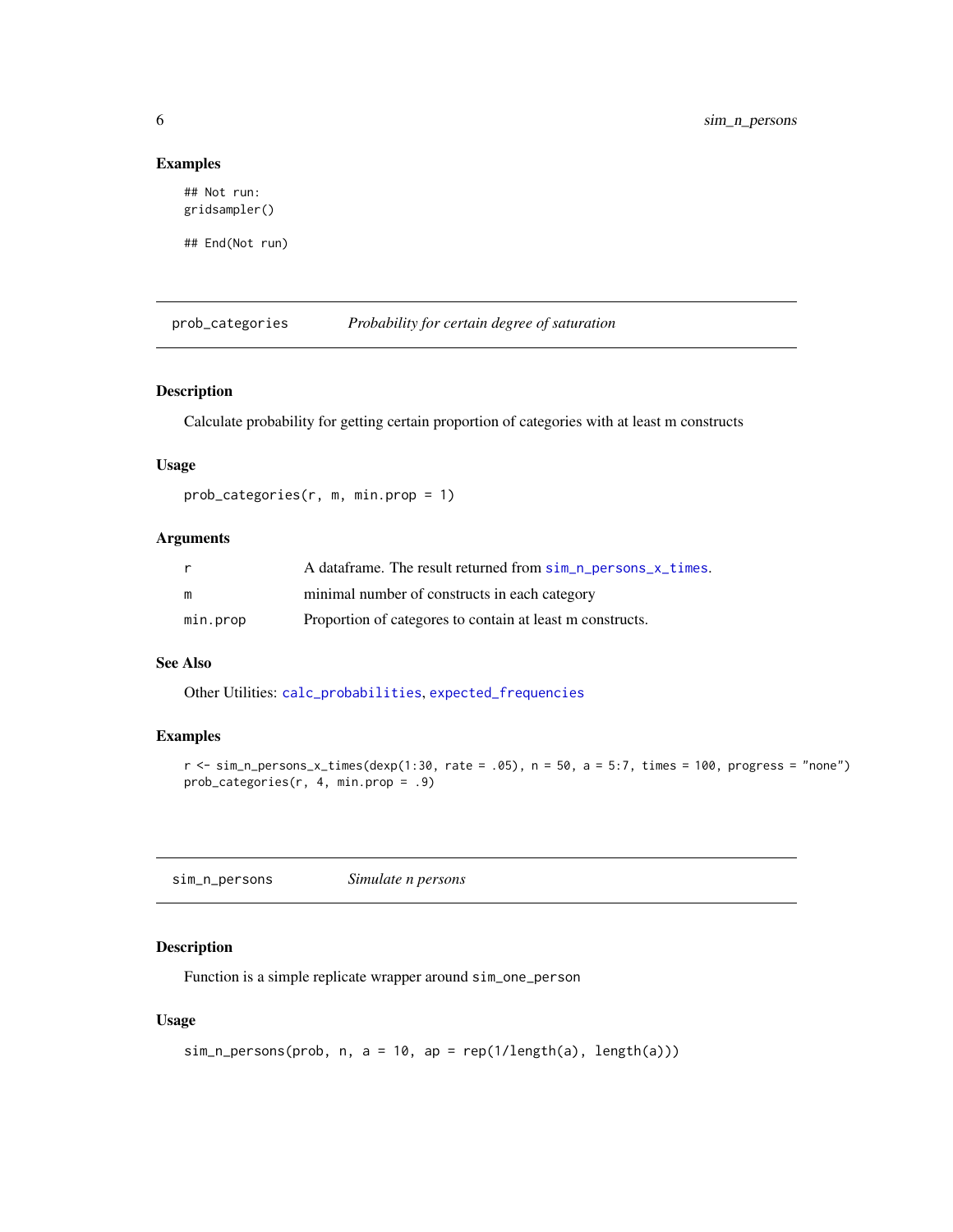#### <span id="page-6-0"></span>Arguments

| prob | Probability to draw a construct from a certain category.                |
|------|-------------------------------------------------------------------------|
| n    | Number of persons, <i>i.e.</i> grids to be sampled.                     |
| a    | Possible number of attributes sampled from.                             |
| ap   | Attribute probabilities, i.e. for each number of attributes given in a. |

#### See Also

Other Simulations: [sim\\_n\\_persons\\_x\\_times\\_many\\_n](#page-7-1), [sim\\_n\\_persons\\_x\\_times](#page-6-1), [sim\\_one\\_person](#page-8-1)

#### Examples

```
sim_n_persons(dexp(1:30, .05), n = 2, a = 10)
sim_n_persons(dexp(1:30, .05), n = 2, a = c(1, 30))
sim\_n\_persons(dexp(1:30, .05), n = 2, a = c(1, 30), ap = c(1, 4))sim_n_persons(dexp(1:30, .05), n = 2, a = 1:5, ap = c(1,1,2,2,3))
```
<span id="page-6-1"></span>sim\_n\_persons\_x\_times *Complete simulation*

#### Description

Complete simulation

#### Usage

```
sim_n_persons_x_times(prob, n, a, ap = rep(1/length(a), length(a)),
  times = 100, progress = "text")
```
#### Arguments

| prob     | Probability to draw a construct from a certain category. Length of vector deter-<br>mines number of categories. |
|----------|-----------------------------------------------------------------------------------------------------------------|
| n        | Number of persons, <i>i.e.</i> grids to sample.                                                                 |
| a        | Number of constructs to be sampled.                                                                             |
| ap       | Probabilities for each number of attributes to be sampled.                                                      |
| times    | Number of times to repeat each simulation.                                                                      |
| progress | Type of progress bar shown during simulation.                                                                   |

#### See Also

Other Simulations: [sim\\_n\\_persons\\_x\\_times\\_many\\_n](#page-7-1), [sim\\_n\\_persons](#page-5-2), [sim\\_one\\_person](#page-8-1)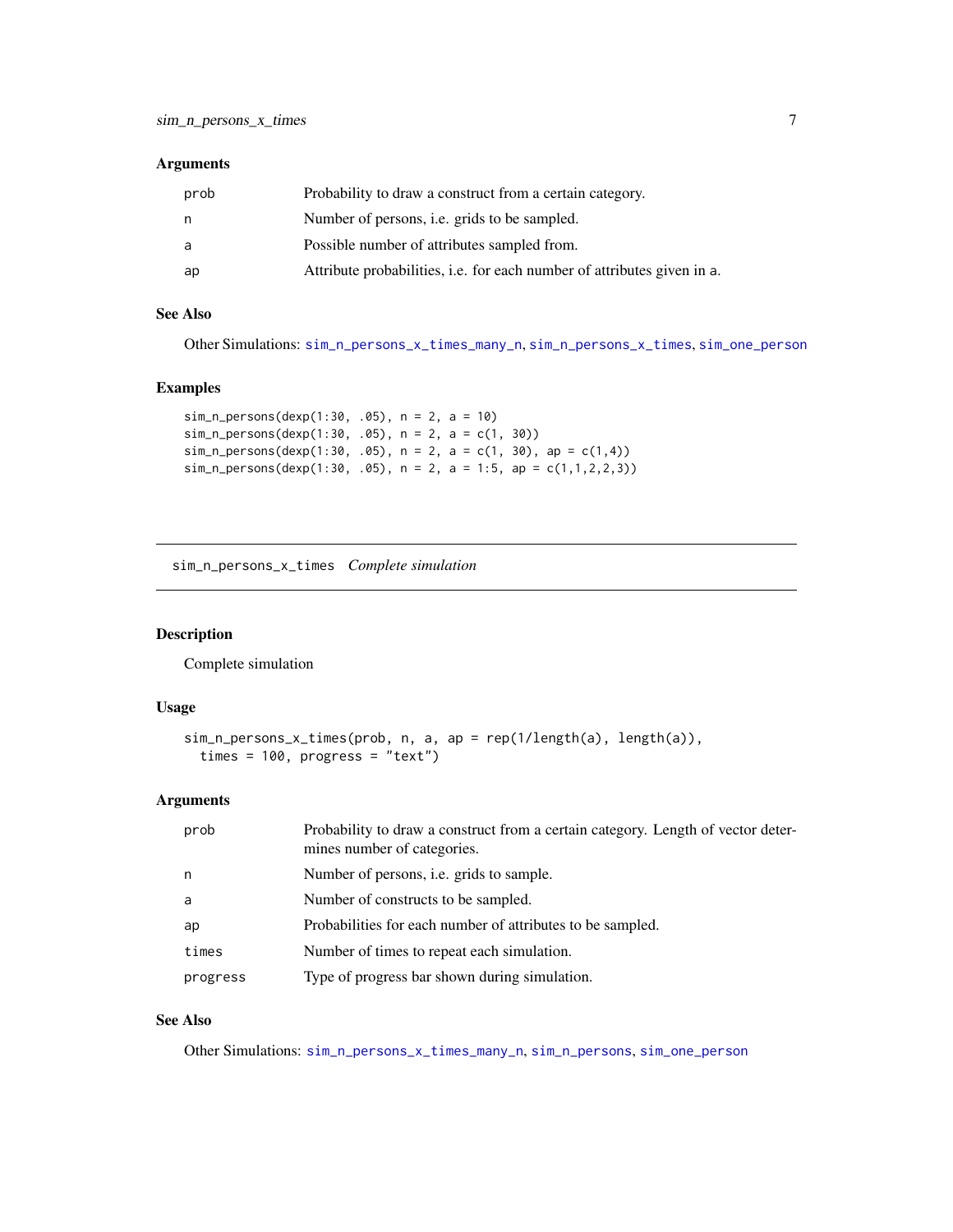#### Examples

```
## Not run:
sim_n_{person\_x_t times(dexp(1:30, .05), n = 2, a = c(1,30), ap = 1:2, times = 100)sim\_n\_persons\_x\_times(dexp(1:30, .05), n = 2, a = c(1,30), times = 200, progress = "tk")## End(Not run)
```
<span id="page-7-1"></span>sim\_n\_persons\_x\_times\_many\_n

*Simulate for different n*

#### Description

Creates simulation results for different n. Runs [sim\\_n\\_persons\\_x\\_times](#page-6-1) for different n.

#### Usage

```
sim_n_{persons_x_times_many_n(prob, n = seq(10, 80, by = 10), a = 7,ap = rep(1/length(a), length(a)), time = 100, progress = "text")
```
#### Arguments

| prob     | Probability to draw a construct from a certain category. Length of vector deter-<br>mines number of categories. |
|----------|-----------------------------------------------------------------------------------------------------------------|
| n.       | Number of persons, i.e. grids to sample.                                                                        |
| a        | Number of constructs to be sampled.                                                                             |
| ap       | Probabilities for each number of attributes to be sampled.                                                      |
| times    | Number of times to repeat each simulation.                                                                      |
| progress | Type of progress bar shown during simulation.                                                                   |

#### Value

A result dataframe.

#### See Also

Other Simulations: [sim\\_n\\_persons\\_x\\_times](#page-6-1), [sim\\_n\\_persons](#page-5-2), [sim\\_one\\_person](#page-8-1)

#### Examples

```
## Not run:
r \leq \text{sim\_n\_ persons\_x\_times\_many\_n}(dexp(1:30, .05), a = 7, times = 100)r <- sim_n_persons_x_times_many_n(dexp(1:30, .05), a = 5:7, ap = 1:3, times = 100)
```
## End(Not run)

<span id="page-7-0"></span>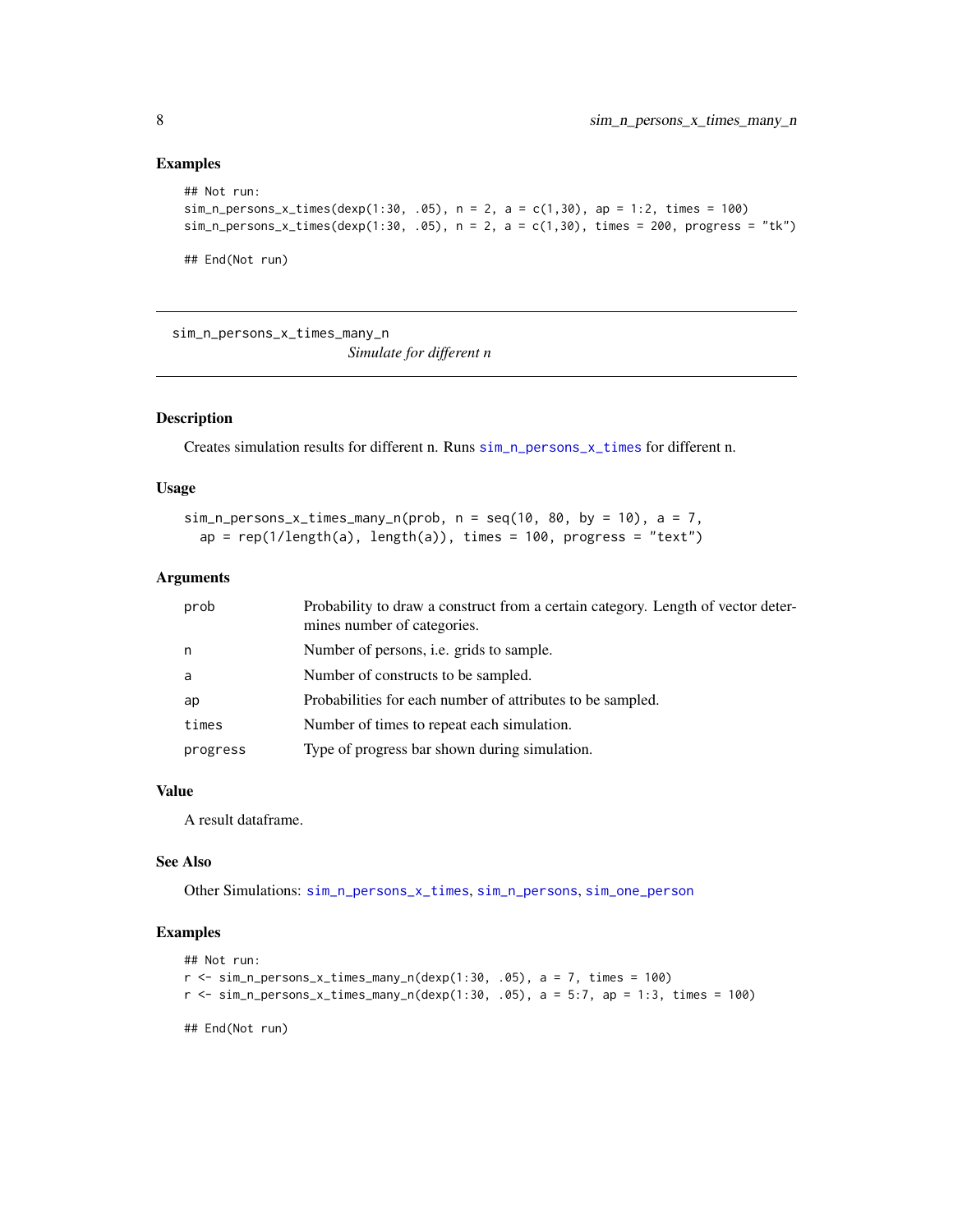<span id="page-8-1"></span><span id="page-8-0"></span>sim\_one\_person *Simulate a single grid*

#### Description

Simulate a single grid

#### Usage

sim\_one\_person(prob, a = 10)

#### Arguments

| prob | Probability to draw a construct from a certain category. |
|------|----------------------------------------------------------|
|      | Number of constructs to be sampled.                      |

#### See Also

Other Simulations: [sim\\_n\\_persons\\_x\\_times\\_many\\_n](#page-7-1), [sim\\_n\\_persons\\_x\\_times](#page-6-1), [sim\\_n\\_persons](#page-5-2)

#### Examples

# draw from exponential distribution p <- dexp(1:20, rate = .1)  $sim\_one\_person(p, a = 10)$